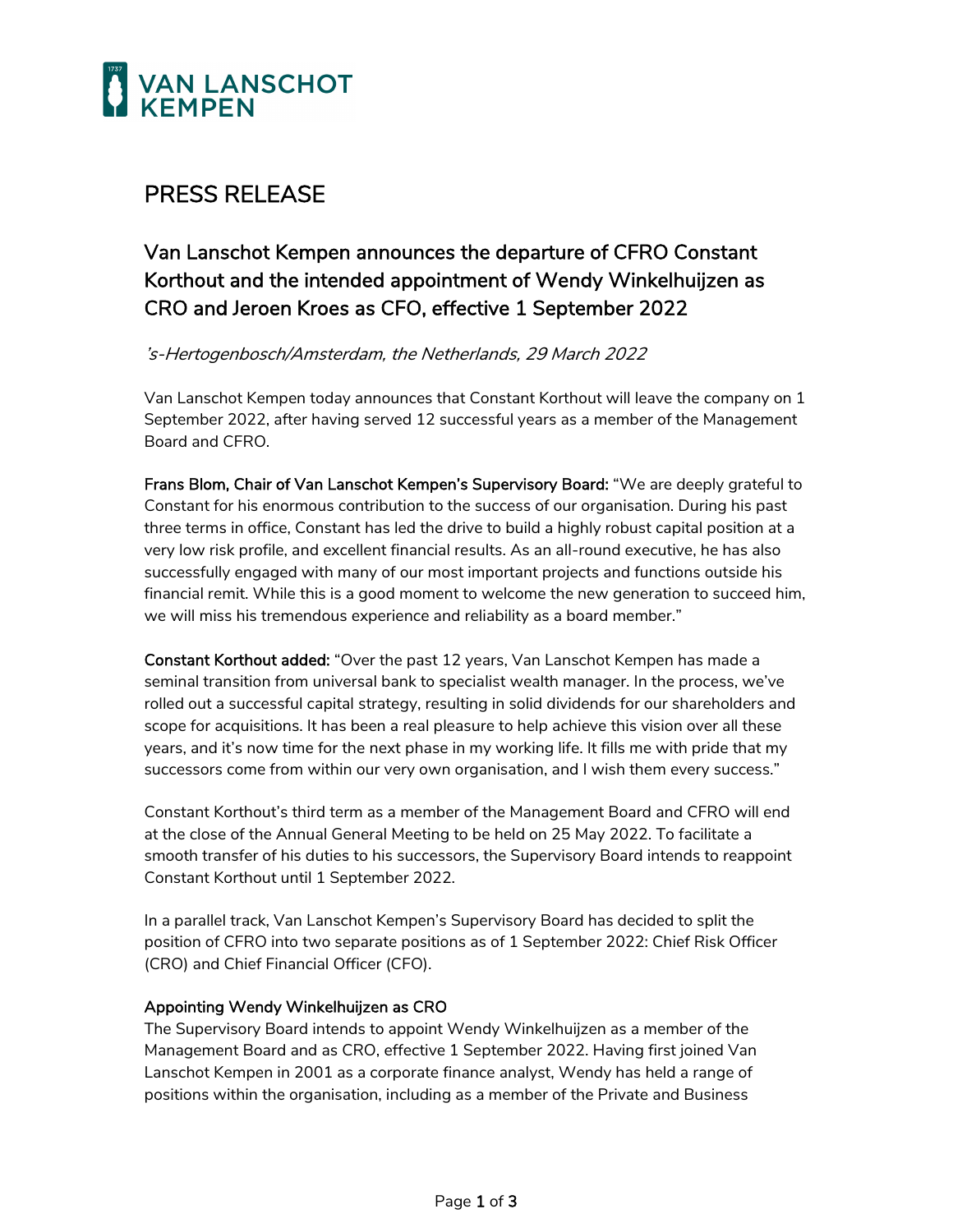# **VAN LANSCHOT**

Banking management team, as a member of the team guiding Van Lanschot Kempen's strategic review in 2013 and as Investor Relations Manager. She currently serves as Managing Director of Strategy & Corporate Development.

#### Appointing Jeroen Kroes to CFO

The Supervisory Board intends to appoint Jeroen Kroes as a member of the Management Board and as CFO, effective 1 September 2022. Jeroen has been with Van Lanschot Kempen for well over 25 years and he also joined as a corporate finance analyst. Since then, he has held various positions within the organisation: following a lengthy stretch at Corporate Finance, he was appointed project leader of the 2013 strategic review and then went on to take up his current post as Managing Director of Finance, Reporting & Control.

Frans Blom commented: "The Supervisory Board is absolutely delighted with the appointments of Wendy Winkelhuijzen as Van Lanschot Kempen's new CRO and Jeroen Kroes as its new CFO. Wendy has clear views which she's able to put across very tactfully; she is analytical, disciplined, meticulous and effective in everything she does. Jeroen has a great sense of what's going on in our business, is highly approachable and caring, and is a real team player. Having two such excellent candidates from within our own organisation, gives us great confidence in our future."

Wendy Winkelhuijzen said: "Over the past few years, we've worked really hard to further enhance our compliance and risk functions, and creating a separate CRO position fits into this really well. I expect to benefit from the experience that our acquisitions of the past few years have helped me to build – and the sheer amount of focus on compliance and risk management this involved. Together with my colleagues in the various departments, I'll be dedicating myself to ensuring an excellent compliance environment and an optimum risk profile for Van Lanschot Kempen, and doing this very much in close cooperation with our businesses."

Jeroen Kroes said: "In the past decade, I've worked very closely with Constant and I'm very happy to step into his CFO shoes. It's great to see how Van Lanschot Kempen affords us opportunities to do work that energises us, and to be given room to develop. I look forward to continuing our solid financial policies of the recent past, together with my colleagues on the Management Board."

Van Lanschot Kempen's regulators have approved the appointments of both Wendy Winkelhuijzen and Jeroen Kroes, and the Works Council has likewise issued positive advice.

The Annual General Meeting to be held on 25 May 2022 will be notified of these intended appointments and the reappointment.